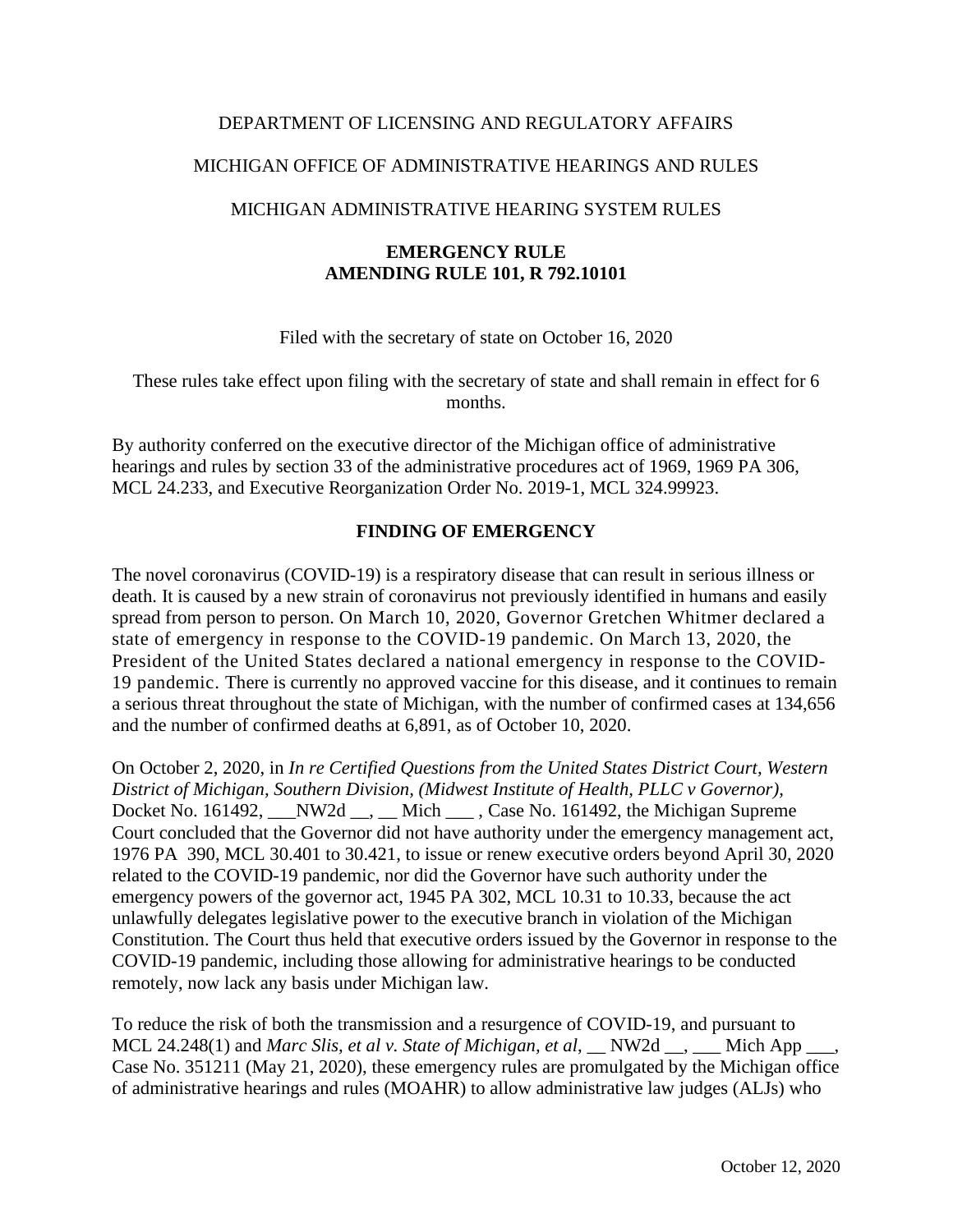conduct hearings on behalf of the Michigan Employment Relations Commission (MERC) and the Public Service Commission (PSC) to continue to remotely hold these hearings during the COVID-19 pandemic and throughout the post COVID-19 transition period.

## **Overview**

In order to reduce the risk of both the transmission and a resurgence of COVID-19, MOAHR is able to conduct hearings by telephone or video conference as Rule 121 of the MAHS administrative hearing rules, Rule 792.10121, specifically authorizes MOAHR ALJs to "conduct all or part of a hearing by telephone, video-conference, or other electronic means." Rule 121 does not, however, apply to MERC or PSC hearings. Rule 101, R 792.10101(3) and (4), expressly state that the Michigan Administrative Hearing System rules do not govern proceedings before PSC or MERC, with the exception of provisions for disqualification and recusal of ALJs.

Since the start of the pandemic, MOAHR's ALJs have been remotely conducting hearings on behalf of PSC and MERC under the authority conferred upon MOAHR by emergency executive orders, including most recently Executive Orders 2020-186 and 2020-154. With the Michigan Supreme Court's recent invalidation of these emergency executive orders, MOAHR may be without authority to remotely conduct hearings on behalf of PSC and MERC, even with the stipulation of the parties. However, conducting these hearings in-person, particularly when the subject matter often involves multiple parties, attorneys, and witnesses, will unduly compromise the public health, safety, and welfare of all those in attendance, including immunocompromised individuals and other vulnerable individuals at enhanced risk of contracting COVID-19.

The Michigan Supreme Court's Administrative Order Nos. 2020-14 and 2020-19 authorize the continued use and expansion of remote hearings by trial courts throughout the State and, in doing so, Michigan has become a national model in how to provide access to justice during the pandemic. Allowing MOAHR to continue to remotely conduct hearings on behalf of PSC and MERC during the COVID-19 pandemic and throughout the return to full capacity period is consistent with the practices of our justice system. MOAHR therefore finds it necessary and proper to temporarily amend Rule 101, R 792.10101, of the MAHS administrative hearing rules.

An amendment to PSC's and MERC's existing rule sets would ultimately be prudent but would not occur in time to address the current situation. If the usual notice, hearing, and participation procedures of rulemaking were followed, numerous in-person hearings would be conducted during the delay, resulting in potential exposure to MOAHR's ALJs, parties, witnesses, attorneys, and other hearing participants. Promulgation of this emergency rule will immediately eliminate the risk of exposure to all participants in the hearing process. Thus, the preservation of the public health, safety, and welfare requires the promulgation of emergency rules as provided for in section 48 of the administrative procedures act of 1969 (APA), 1969 PA 306, MCL 24.248, without following the notice and participation procedures required by sections 41 and 42 of the APA, MCL 24.241 and 24.242.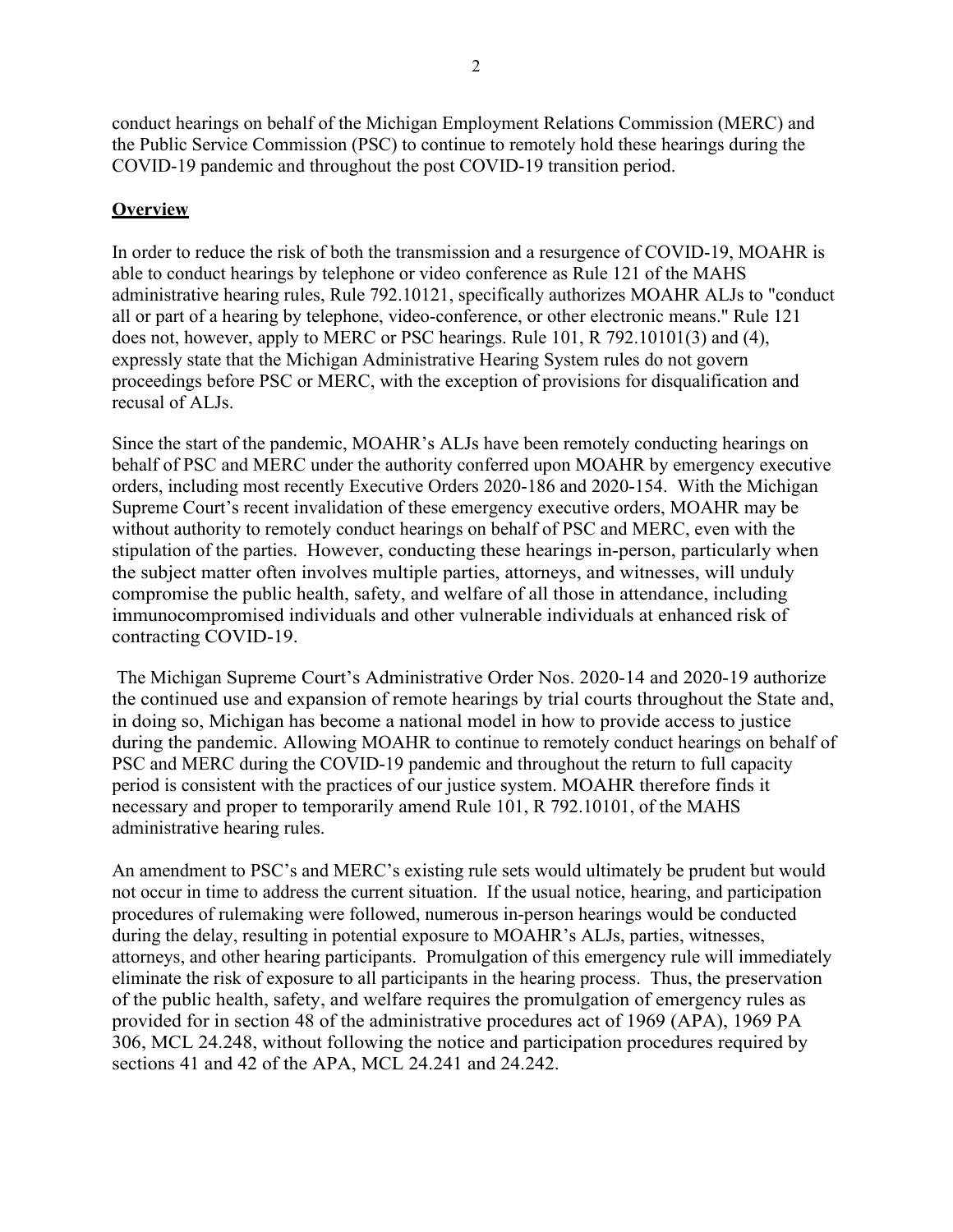Rule 1. Application of other rules.

These emergency rules, while in effect, supersede R 792.10101 of the Michigan Administrative Code.

### Rule 2.

(1) These rules govern practice and procedure in administrative hearings conducted by the Michigan administrative hearing system under Executive Reorganization Order No. 2005-1, MCL 445.2021, Executive Reorganization Order No. 2011-4, MCL 445.2030, and Executive Reorganization Order No. 2011-6, MCL 445.2032.

(2) The rules in part 1 apply to all administrative hearings conducted by the hearing system, except hearings specifically exempted under MCL 445.2021, MCL 445.2030, and MCL 445.2032, and subject to prevailing practices and procedures established by state and federal statutes and the rules for specific types of hearings contained in parts 2, 3, and 5 to 19 of the rules.

(3) The rules in this part do not govern part 4 proceedings before the Michigan public service commission, except R  $792.10106(2)$ ,  $(3)$ ,  $(4)$ ,  $(5)$ ,  $(6)$ , and  $(7)$ , provisions for disqualification and recusal of administrative law judges, and R 792.10121, provisions for telephone and electronic hearings.

(4) The rules in this part do not govern proceedings before the employment relations commission, except R  $792.10106(2)$ ,  $(3)$ ,  $(4)$ ,  $(5)$ ,  $(6)$ , and  $(7)$ , provisions for disqualification and recusal of administrative law judges, and R 792.10121, provisions for telephone and electronic hearings.

 $\overline{\phantom{a}}$  , and the contribution of the contribution of the contribution of the contribution of the contribution of the contribution of the contribution of the contribution of the contribution of the contribution of the

Sign D. Some

October 13, 2020

Suzanne D. Sonneborn, Executive Director, Date Michigan Office of Administrative Hearings and Rules

Pursuant to Section 48(1) of the administrative procedures act of 1969, 1969 PA 306, as amended, MCL 24.248(1), I hereby concur in the finding of the Michigan Office of Administrative Hearings and Rules that the circumstances creating an emergency have occurred and the promulgation of the above rules is required for the preservation of the public health, safety, and welfare.

Hutden Who

October 15, 2020

Gretchen Whitmer, Governor Date

 $\mathcal{L}_\text{G} = \mathcal{L}_\text{G} = \mathcal{L}_\text{G} = \mathcal{L}_\text{G} = \mathcal{L}_\text{G} = \mathcal{L}_\text{G} = \mathcal{L}_\text{G} = \mathcal{L}_\text{G} = \mathcal{L}_\text{G} = \mathcal{L}_\text{G} = \mathcal{L}_\text{G} = \mathcal{L}_\text{G} = \mathcal{L}_\text{G} = \mathcal{L}_\text{G} = \mathcal{L}_\text{G} = \mathcal{L}_\text{G} = \mathcal{L}_\text{G} = \mathcal{L}_\text{G} = \mathcal{$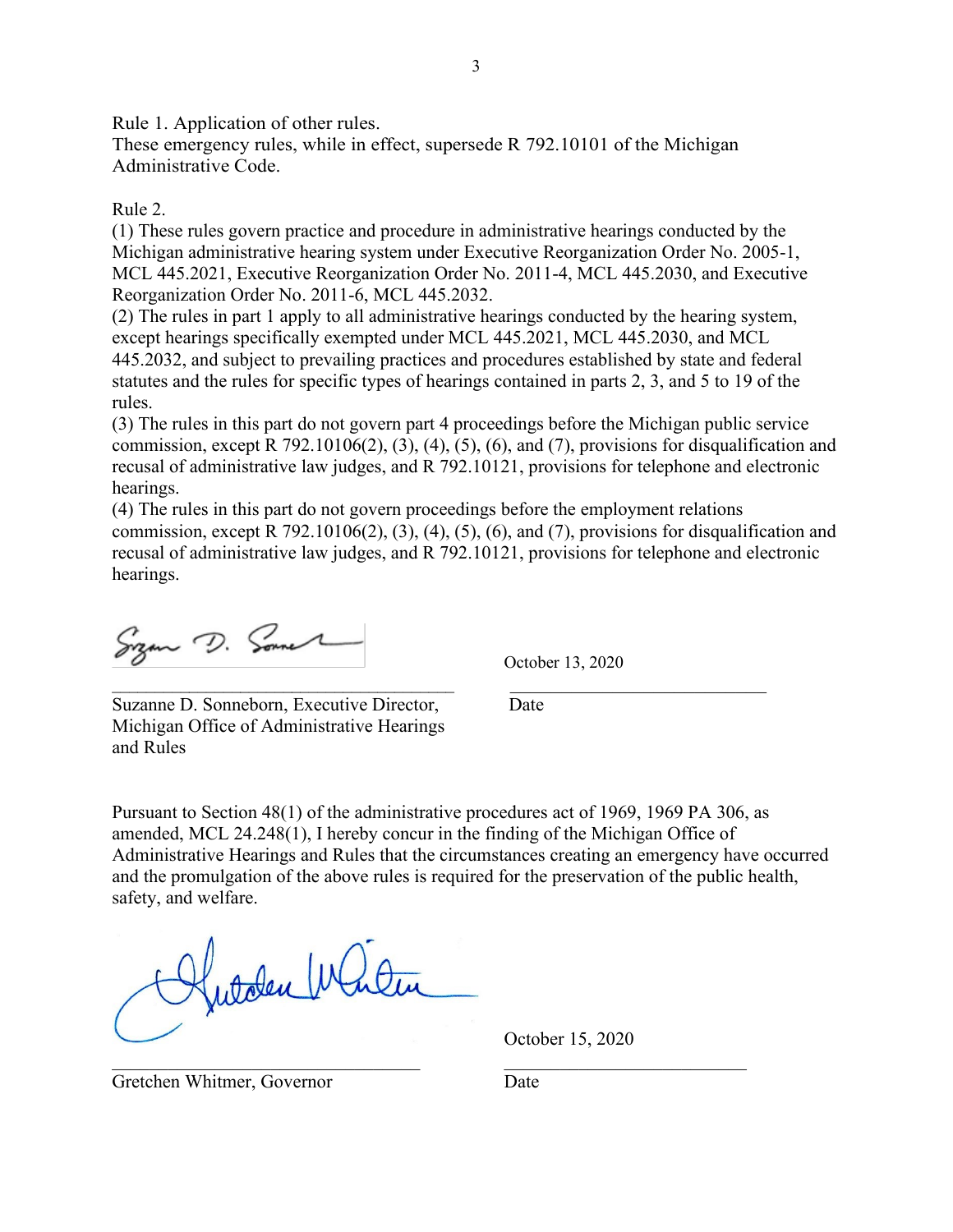

Since **1941** 

## **Legal Division**

**Kevin H. Studebaker, Director**

## CERTIFICATE OF APPROVAL

On behalf of the Legislative Service Bureau, and as required by section 45 of the Administrative Procedures Act of 1969, 1969 PA 306, MCL 24.245, I have examined the proposed emergency rules of the Department of Licensing and Regulatory Affairs, dated October 12, 2020, entitled "Emergency Rule Amending Rule 101, R 792.10101." I approve the rules as to form, classification, and arrangement.

Dated: October 13, 2020

LEGISLATIVE SERVICE BUREAU

By

R Edberg

Elizabeth R. Edberg, Legal Counsel